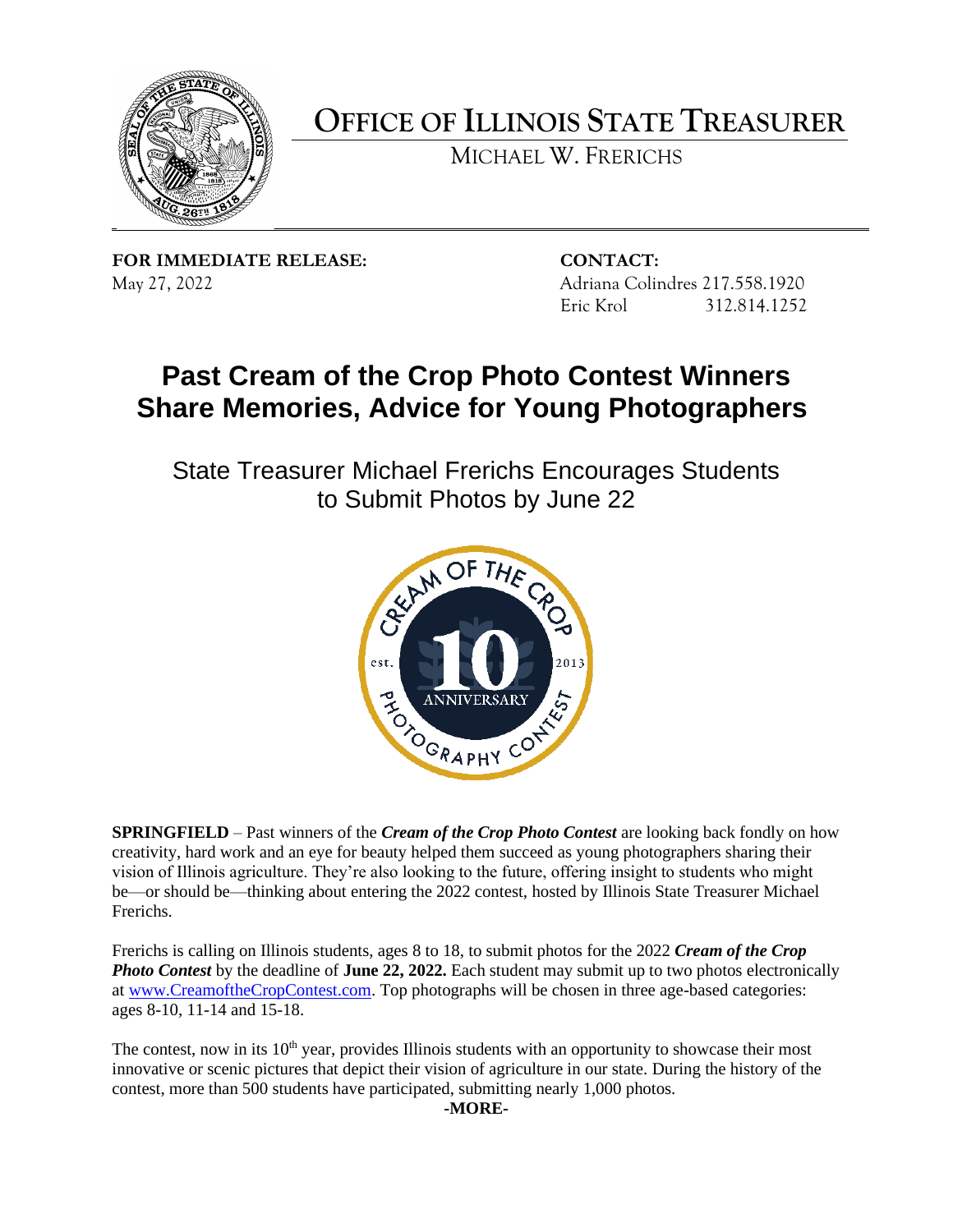One of those past winners, Anna Johnson of Durand, Illinois, still remembers what she was thinking when she submitted her photo for the 2021 competition: "It would be such a great opportunity to share a little piece of my life with everyone else who would see this if I win."

Johnson now is building her own photography business while studying agricultural business at college and holding down a marketing job. Winning the Cream of the Crop contest turned out to be "an amazing opportunity and experience," she said.

Emily Boecker of Morton, Illinois, recalled her photographic technique of "trying to get low to the ground to try to capture the best angle and framing that included the path, crop and silos on the family farm."

Boecker, who is now pursuing a degree in art, described how thrilled she felt when she was chosen as a 2017 contest winner. "It was the first time I had entered the contest. It was a very meaningful photo as it is the farm where four generations of my family have lived," she said.

Maria Schilder of Bolingbrook, Illinois, a 2015 contest winner, remembered taking her photos at a farm that had a friendly goat named Jack. Her cream of the crop photo, however, featured a different animal. "I was proud to submit my portrait of a chicken and even more proud when I was recognized for it," she said.

While Schilder was excited to learn that her winning photo would be included in the Cream of the Crop calendar, as all winning photos are, she got a bigger kick out of seeing her work displayed at the Illinois State Fair. "I love opportunities to be part of something bigger than me and my circle of friends," she said.

Other past winners offered additional advice for students who are considering entering this year's contest.

- "Do it!" said Noah Sandage of Marion, Illinois, a 2020 Cream of the Crop contest winner who plans to study engineering and history when he goes to college in the fall. "You never know what might come of the photo you submit! It is a great opportunity for both you and the community."
- "My advice would be to continue to practice and take pictures of everything you see," said Tanner Mickey of Taylorville, Illinois, a 2020 contest winner now studying agriculture in college. "You will begin to gain an eye for good photos and how to take the perfect shot."
- "Have fun taking pictures and submit something you are proud of!" said Renee Gehrke of Byron, Illinois, a 2017 contest winner and current college student.
- "Go out and capture the beauty in the world," said Jennifer E. Johnson of Hoffman, Illinois, a 2018 contest winner who is pursuing a career in radiology. "You never know where it could lead."

The *Cream of the Crop Photo Contest* is part of the Ag Invest program in the treasurer's office. Winning photos will be featured in Ag Invest marketing material, as well as at the 2022 Illinois State Fair. **-MORE-**